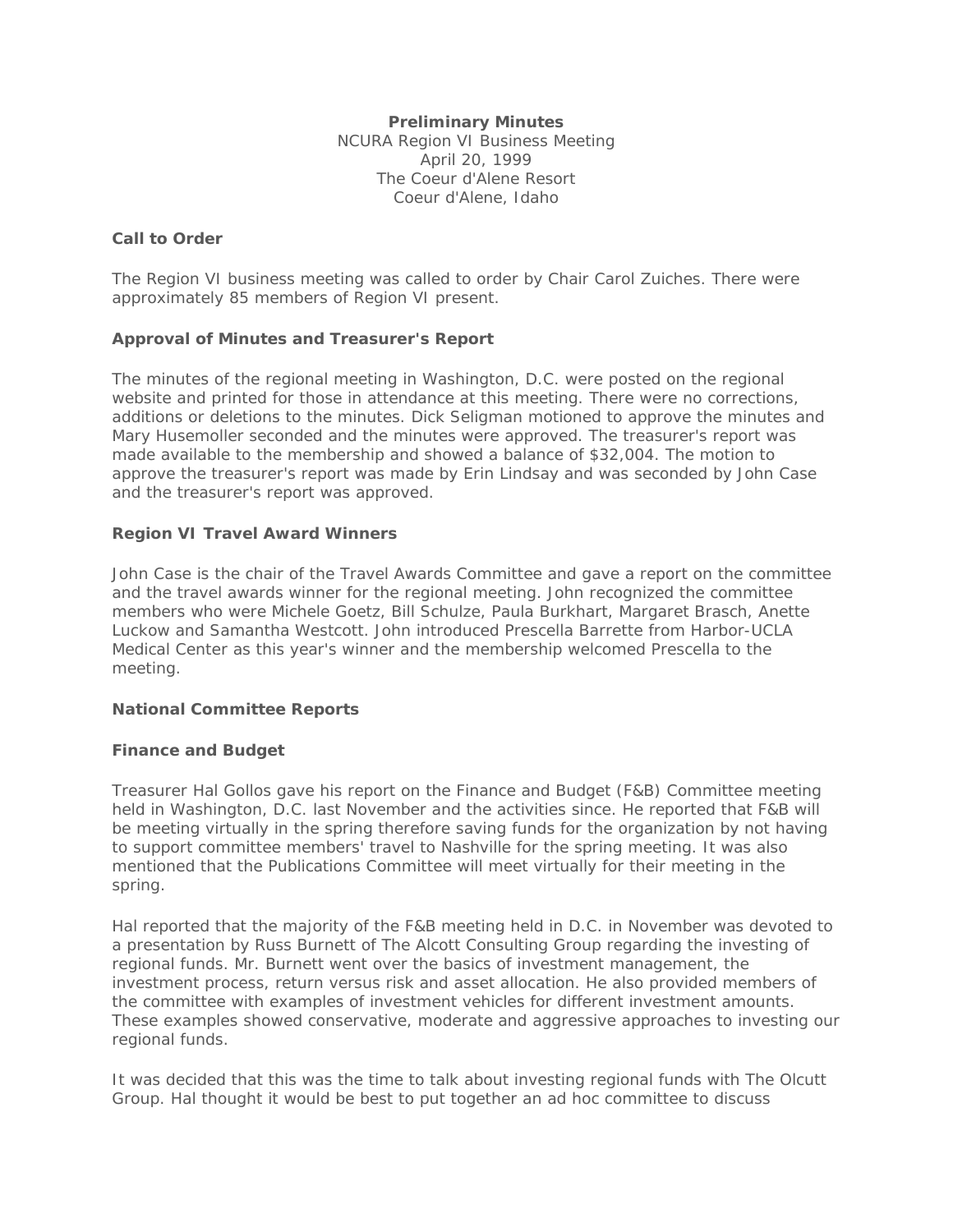investing regional funds and asked for volunteers. Erin Lindsay from Caltech, Lee Wood and Don Campell (both from Stanford) volunteered to serve on this committee. There was then discussion on why we need to invest these funds and why they shouldn't be returned to the membership in some way. Hal explained that there is a need to have funds in the regional treasury in order to have a backup in case regional meetings don't prove to be as profitable as they have in the past. He mentioned that Region VI also sponsors activities such as the "Helen Carrier" seminar program as well as the hospitality suite at the annual meeting in Washington, D.C.

Mo Ghali moved that the Secretary/Treasurer make the decision on investing regional funds and that an ad hoc committee not be needed. Mary Husemoller seconded the motion and it was approved.

## **Nominating Committee**

Mary Nunn of Oregon State University reported that the nominating committee is in the process of identifying individuals to run for National Secretary. She asked the membership to think of people who would be interested in running for secretary and president-elect. Mary also handed out a survey regarding pre and post award administration

## **Membership Committee**

Georgette Sakumoto from the University of Hawaii gave her report on the Membership Committee. She said there were not enough applications for the Catherine Core Minority Travel Award and because of this the membership committee decided to open this to all minority NCURA members and not just members from minority institutions. Georgette also reported that the committee is soliciting feedback regarding the new members meeting at the annual meeting. Last November this meeting was an evening reception instead of an early morning breakfast. The committee would like to know if this reception was well received or if this meeting should be moved back to a breakfast.

Another item Georgette mentioned was the membership will be sending out a survey to identify minority members and ask them to fill out a survey indicating if they are active in NCURA activities and if not, why. She asked the regional membership to please fill this out if they receive it.

## **Publications Committee**

There was no report as our representative to this committee was unable to attend the meeting.

## **Professional Development Committee**

Paula Burkhart from the University of Oregon was unable to attend however Chris Hansen from UC, Irvine reported that the Professional Development Committee (PDC) evaluates workshops and conferences on a national level. The PDC also evaluates the annual meeting along with the Electronic Research Administration conference as well as this year's satellite conference. One thing the PDC is working on is to look at new models for training and Chris asked that if anyone had ideas they would like to contribute to please call her.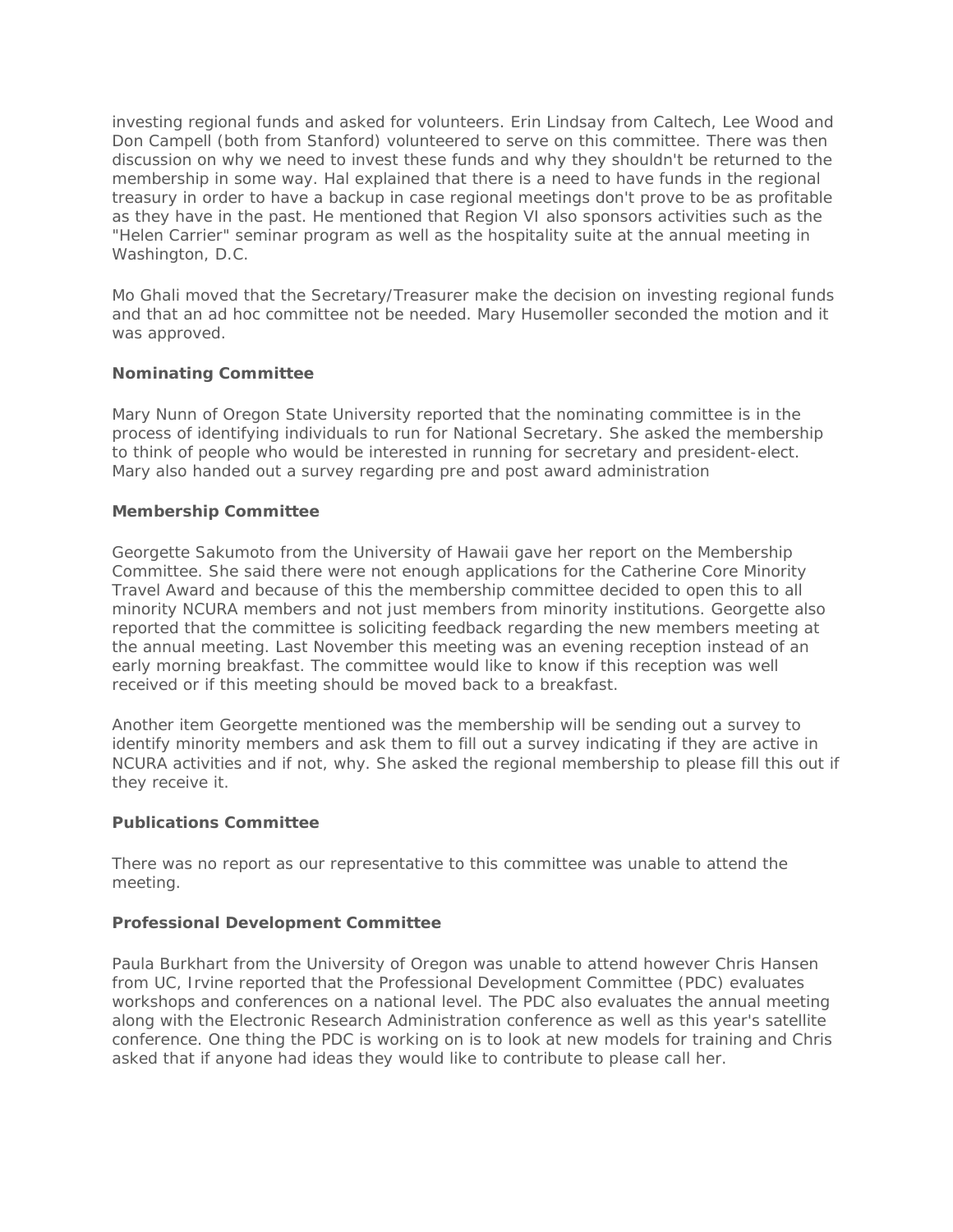Erin Lindsay then talked a bit about the ERA Cookbook. She reported that the ERA Cookbook development is underway. The Cookbook concept is to develop a web-based

instructional manual that will facilitate building components of a comprehensive ERA system and will provide a central forum for communication and coordination of efforts. The Cookbook is organized through a series of chapters with particular modules within research administration. Some of the chapters include proposal development, routing, compliance and project. Steve Dowdy (MIT) and Denise Clark (Cornell) are the Cookbook editors. Chapter editors and committees are being formed, and the web design has begun.

#### **New Business**

## **Investing Regional Funds**

See report on Budget and Finance Committee above

## **Spring Meeting 2000 site**

The site of the regional spring meeting will be in Seattle, Washington. Carol Zuiches reported that Geri Walker from Western Washington University has done most of the legwork as far as finding locations. She has been working with Carol and Don Allen from the University of Washington. A site has not yet been selected however the least expensive hotel so far has been Cavanaughs.

The business meeting was then adjourned and Region VII joined us as NCURA's National President, Cheryl Howard, joined us and talked about NCURA's new governance plan.

Cheryl talked about review and reshaping the organization and started out by discussing the current governance structure that consists of the Executive Committee and the current Standing Committees. She also talked about the current Select Committees such as Electronic Research Administration (ERA). After Cheryl described those committees she talked about the changes planned for them and talked a bit about task forces. Cheryl stated that these changes would open up participation for a large number of members and thought this would be a terrific way to get new members involved in the organization.

Cheryl mentioned there is a discussion website that describes the planned governance changes and the address is www.ncura.edu/governance. The slides from Cheryl's presentation will be posted to this website and members are welcome to look at it.

Respectfully Submitted,

Hal Gollos Secretary/Treasurer, Region VI